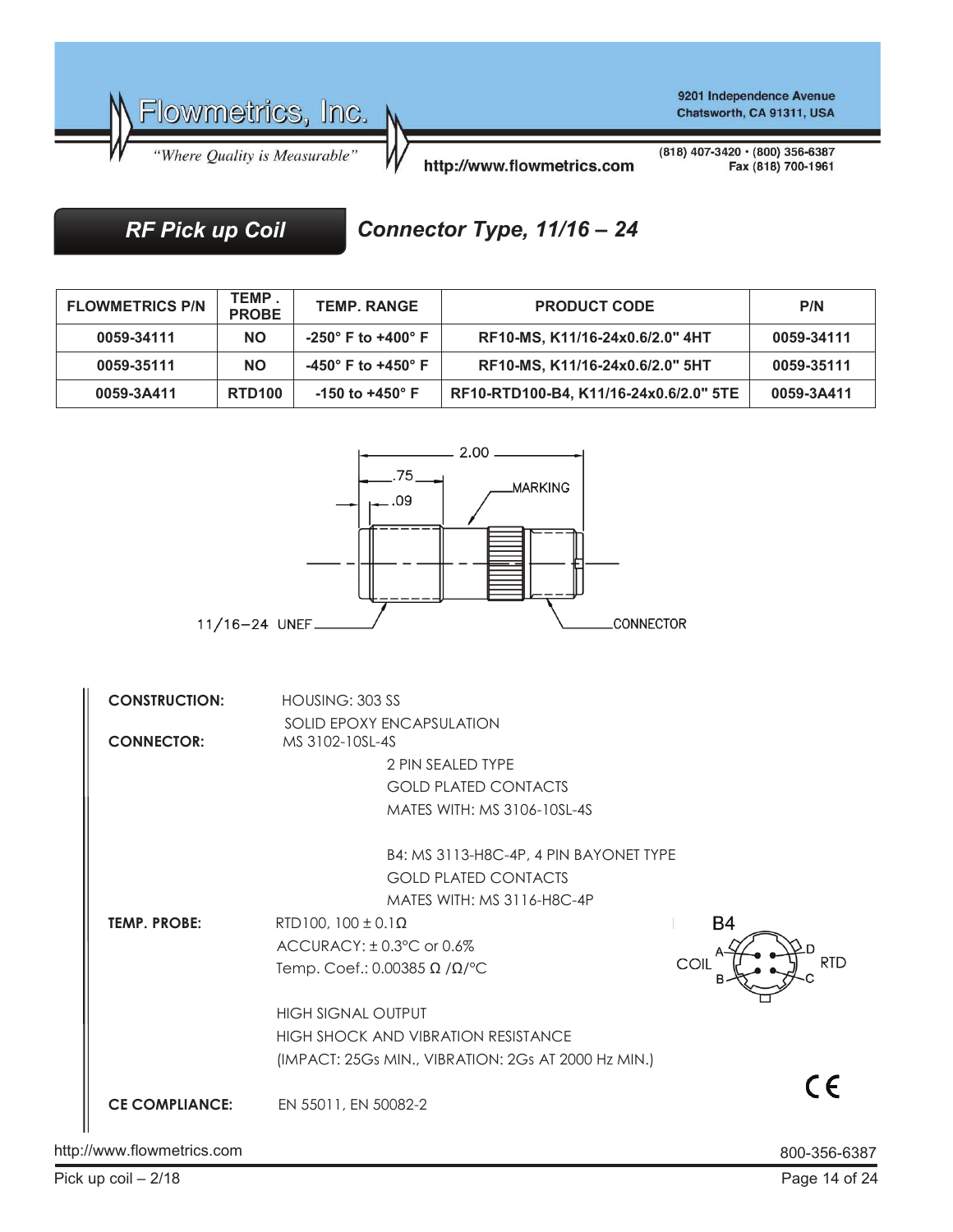

## *RF Pick up Coil*

# *Lead Wire, Conduit Fitting 1/2" MNPT, 11/16-24*

| <b>FLOWMETRICS P/N</b> | <b>TEMP</b><br><b>PROBE</b> | <b>TEMP. RANGE</b>                     | <b>PRODUCT CODE</b>                    | P/N        |
|------------------------|-----------------------------|----------------------------------------|----------------------------------------|------------|
| 0066-34111             | <b>NO</b>                   | -250 $^{\circ}$ F to +400 $^{\circ}$ F | RF10-L12", X 11/16-24x1.8", 4HT        | 0066-34111 |
| 0066-35111             | <b>NO</b>                   | -450° F to +450° F                     | RF10-L12", X 11/16-24x1.8", 5HT        | 0066-35111 |
| 0066-3A111             | <b>RTD100</b>               | $-150$ to $+450^{\circ}$ F             | RF10-RTD100-L12", X 11/16-24x1.8", 5TE | 0066-3A111 |



**CONSTRUCTION:** HOUSING: 303 SS SOLID EPOXY ENCAPSULATION **LEAD WIRE:** WHITE, TFE 22 AWG, TWISTED

**TEMP. PROBE:** RTD100, 100 ± 0.1Ω ACCURACY: ± 0.3°C or 0.6% Temp. Coef.: 0.00385 Ω /Ω/°C

RTD LEAD WIRE, TFE 20 AWG COLOR CODE: RED (x1) BLACK (x2) (2 WIRES ARE PROVIDED FOR LEAD WIRE RESISTANCE COMPENSATION)

 HIGH SIGNAL OUTPUT HIGH SHOCK AND VIBRATION RESISTANCE (IMPACT: 25Gs MIN., VIBRATION: 2Gs AT 2000 Hz MIN.)

**CE COMPLIANCE:** EN 55011, EN 50082-2

 $C \in$ 

http://www.flowmetrics.com